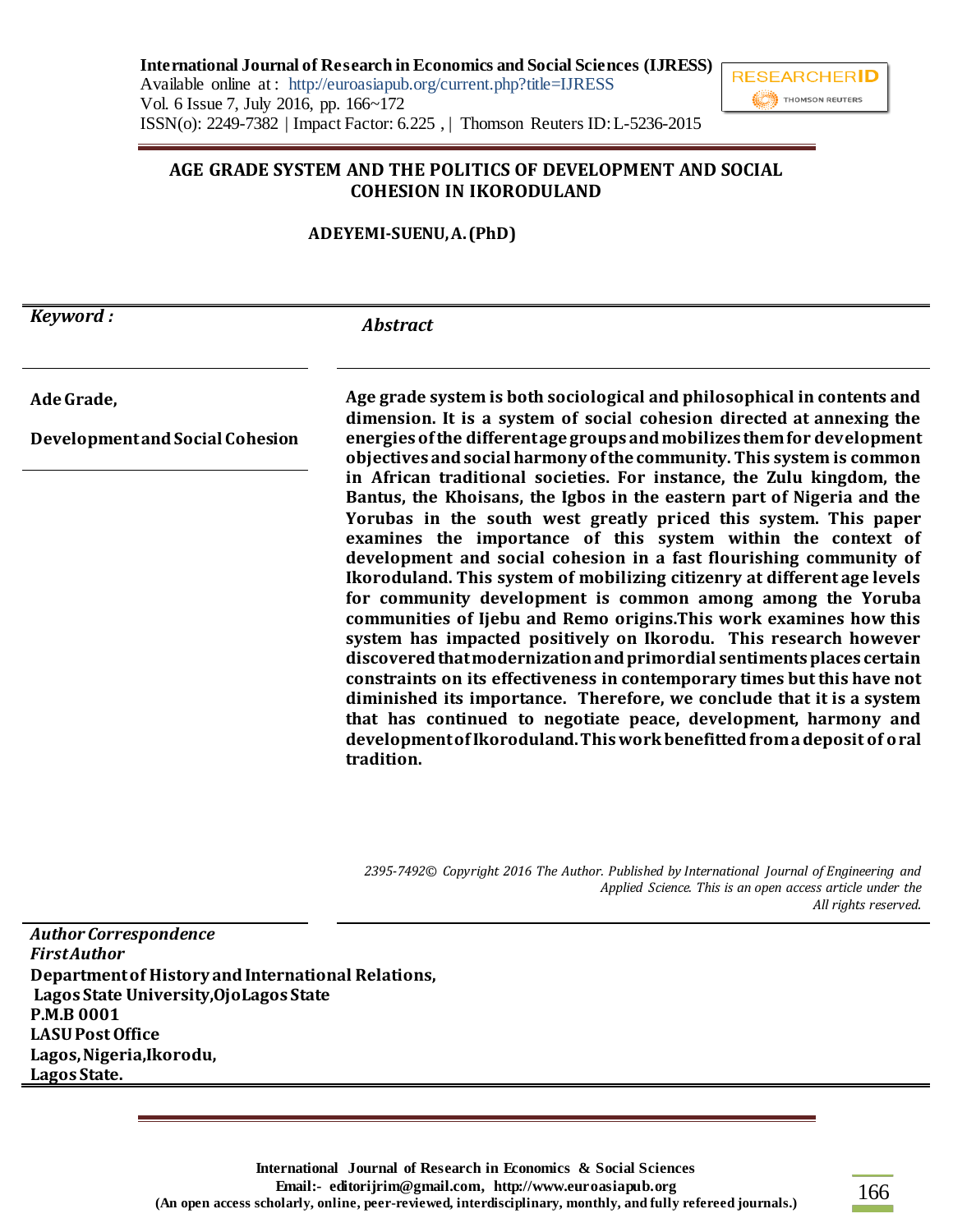### **Introduction**

Sociologically, it is a social system in which age groups are identified with names and roles. Age group system in not peculiar to Ikoroduland. An individual moves through different social age status and roles as they aged. Historical works on this system appears replete with how it is being practiced through orderly structures in African Empires and kingdoms (Rusfell, 1971:82). The Bantu experience is a ready example but the political and developmental importance of this system in re-ordering growth and development processes have not really been excavated besides the little works that are available. (Keith 1990:17), Bathlomew 1995:18), Yameh, 2002:188), (Akhan, 2009:10). The scholars above studied different societies with passive references to its political and development importance. This must have partly been necessitated by the anthropological bases of most of these works. This work intends to examine the use of this system to propel development and social cohesion in Ikoroduland ,a Yoruba community in the south-west of Nigeria. The age grade system in "Oraifite" in Igboland, the "Abriba" experience in Urhoboland demonstrate, in part, the importance and continuous relevance of this system just as it also appears in the work on "Ijebu" and "Remo" lands in the south-west of Nigeria.(Adenekan,2008:19)

Conceptually, the system attracted debates particularly on the pattern, procedures and mechanisms for grading. For instance, David (1999:17) picked holes in the problems of attempting a generalized pattern of grading mechanisms. Bishop (2007:21) argues with conviction that the world standard for grading explains its functionality. Whatever the arguments were, a careful study of the pre-colonial, colonial and post-colonial Yoruba communities – Ijebuland, Remoland and particularly the Ikoroduland took no cognizance of the world standard for grading but rather, its domestic adaptability.This explains the uniqueness and responsiveness of the system to the individual society's needs and vision of the system. In Ikoroduland, a social category of people are those born during certain seasons, important social dates of events or particular period. For instance, "Bobadoye" group emerged at the installation of the present monarch in Ikoroduland¸ Oba Oyefusi .All the works above identifies that is a system of social development mechanism that remains useful to the transforming traditional communities where the system exists.

This work is divided into four parts. The first part is the introduction while the second aspect examines the age grade system by comparatively looking at Ikorodu and two other communities. The third aspect on the case study – Ikorodu, the fourth aspect is the conclusion and the last aspect of this work contains the bibliography.

### **The Age Grade System and Its Politics**

Age grade system articulates the assemblage of people or citizens of a community into age groups for social participation in developmental processes and for the articulation of brotherhood and identity (Raymond 2006:223). In some community like the Bantus in South Africa, it includes the grading for passage into adulthood (Brettold,1989:14). Thus, boys and girls are grouped for social developmental importance. process underscores the vision for continuity and sustenance of communities.

In Bantuland, this method assists greatly in the creation and maintenance of warriors for the community. In 'Yorubaland' however, for instant, in 'Remoland', while the need for identity and social participation in social function and articulation of developmental needs and efforts annexation amplifies the relevance and continuity of the age grade system, there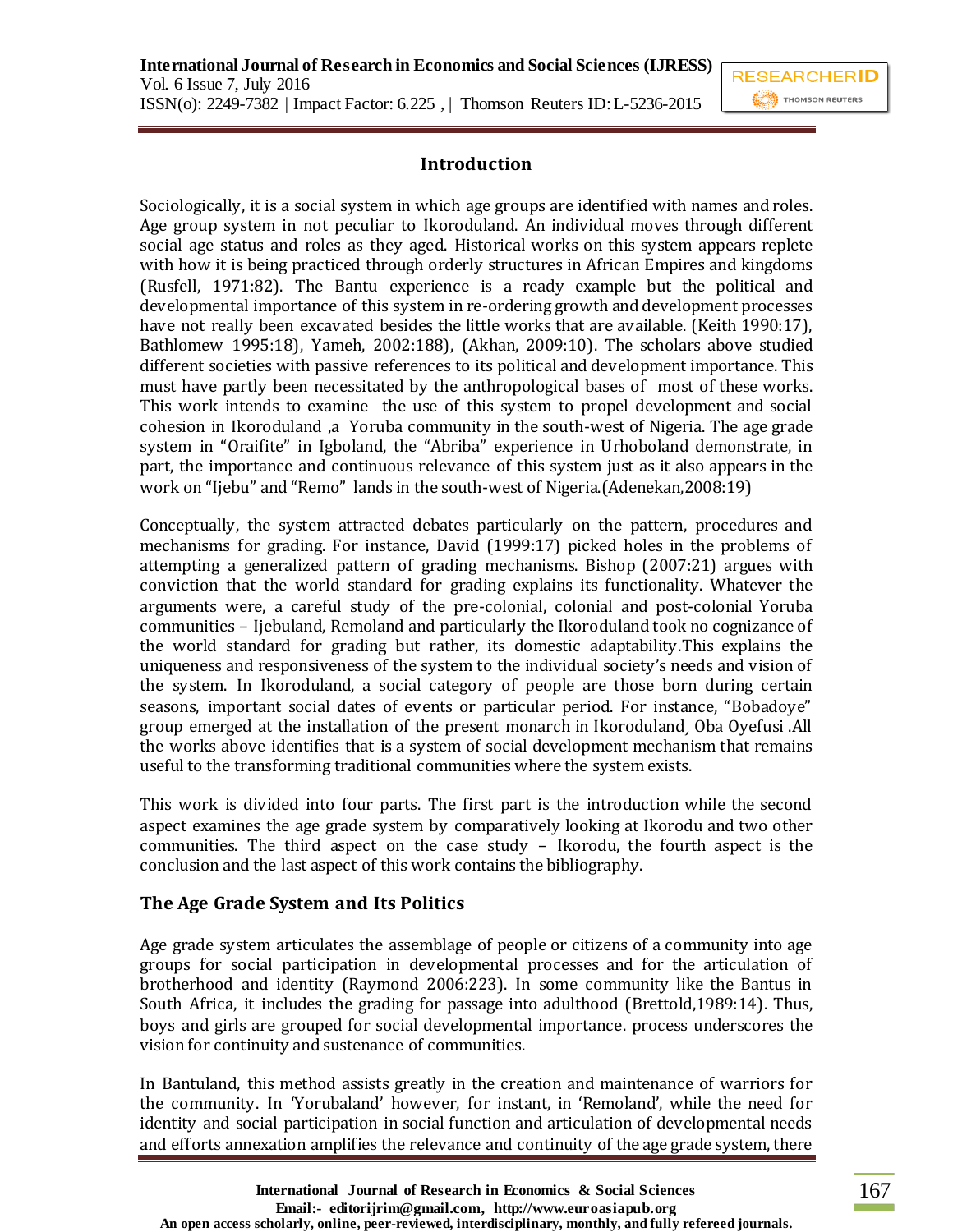is no credible evidence that the need for territorial protection played any role .This is also evident in the application of the age grade system for social development in Ikoroduland.

Fatunbi (2008) who wrote on the social impact of the Age Grade System in "Ilisan Remo" in Remoland was very vivid on the issue of identity and its contribution to development. Sekoni (2007:41) had argued that generally, each community in Yorubaland knows the uses and purposes of the system.

The basic arguments here are that, general theoretical application is unnecessary and secondly, the uses and relevance of this system in the different social milieu in which the practice exists provide the basic context for the examination of its importance and sociological relevance. If its relevance are vivid, then its politics underscores its channels of societal cohesion, brotherhood feelings and its development variables.

The groupings ensure the existence of distinct social units for the delivery of social value for organic social development. The yearly celebration of traditional festivals and the distinct articulation of presence by the different groups paying homage to the king (monarch) and promises of what each group would do for the society before the next age group festival year underlines the competitive relationship between the age grade system, the groups and the society. This therefore helps in so many ways to unearth the philosophical principles underpinning the age grade system – a system articulated for development and stability. The monarch, at times, would present to the groups the needs of the society and the groups in return make promises deliverable before the next festival. This is an alternative politics for societal unity, cohesion and development. No wonder communities where it exists continue to protect and use same to negotiate sustenance, development and politics of identity.

## **IKORODU: THE AGE GRADE SYSTEM, DEVELOPMENT AND POLITICS OF IDENTITY**

Like other Remo kingdoms, the Ikorodus also practice and celebrate the age grade system. In Ikoroduland, the stratification is done in a way that allows for graduation from one age grade position to another. This allows for the maintenance of names associated with the grade groups and also for the determination of social age mates, categories and responsibilities associated with the groups.

Traditionally, in Ikoroduland, the articulation of the grading system begins by bringing together those that are born for five seasons of Eluku festival. By this, a grade consists of those born between five years. The age groups between five to twenty years. This space consists of three groups which are considered to be the grooming periods. They are well protected and their needs attended to because they are considered to be the future of the community.

These groups buy and wear same clothes, dance and celebrate at every annual traditional festivals and particularly the annual age grade festival called "Odun Egbe." Translated as "the festival of the age groups" They are often less conspicuous beside the beauty of their apparels and age. This is the beginning of social integration into the mainstream functional responsibilities for the maintenance of the social system, contribution to the development of the society, respect for common history, common identity and institutionalization of the pride of egalitarian consciousness. The social nexus between the age grade as a social unit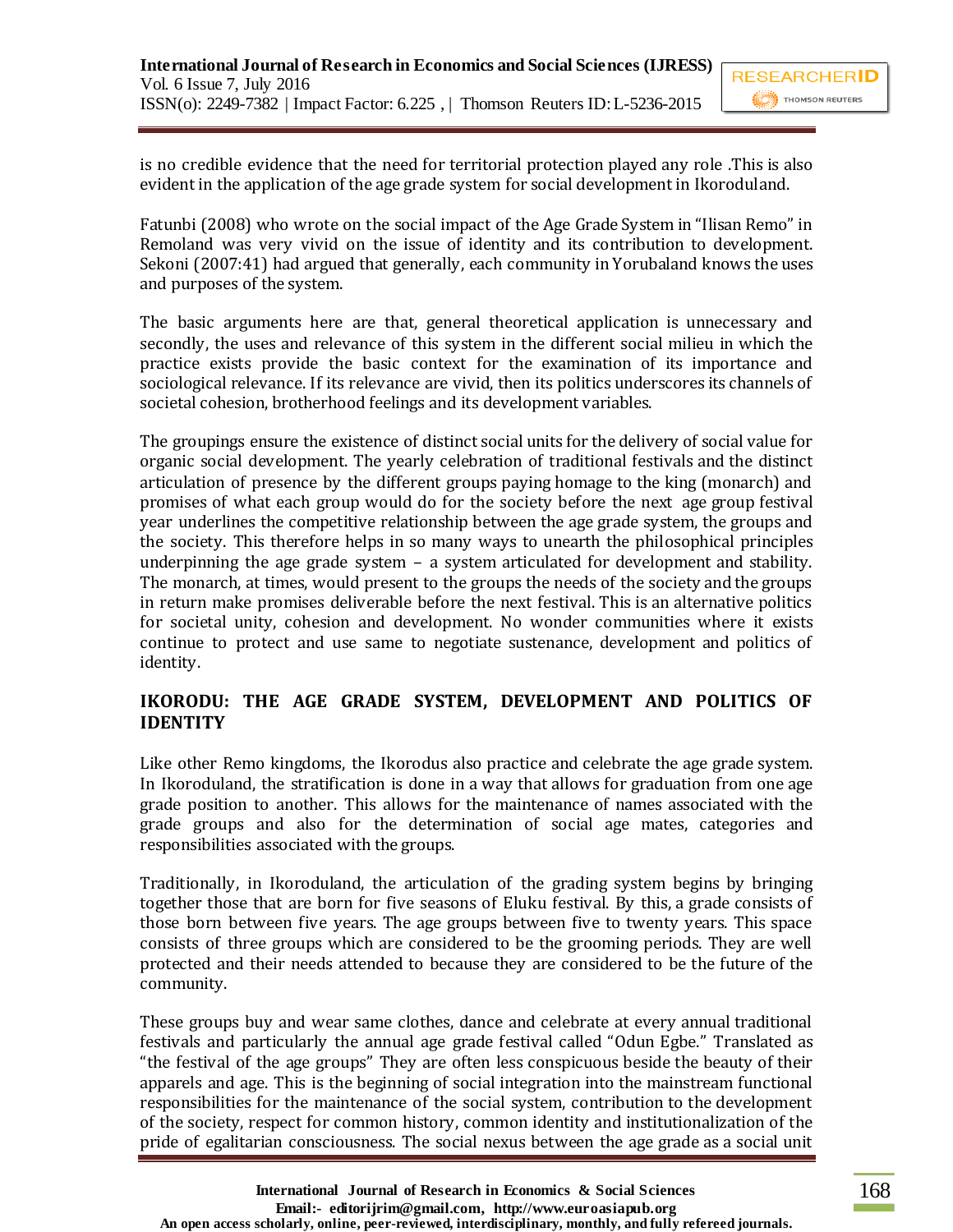and the community appears rather interesting. This unit sees the maintenance, functionality and continuity of this system as a must (Ikorodu Oga, 2006). Thus, families nurture and train the younger ones. Later register them with the appropriate age group and take over the social and financial responsibilities involved in their participation (Ariyibi,2012). The community in turn honour the families whose children are actively involved in community social transformation(Benson, 2012).

The age grade group of twenty five year and above seem to be the army of development in the community. They have different names ranging from "ti wa ni ilu" which means "Ikorodu is our own" to "ilu eni ni ilu eni" which means "your community is your community" others such as "Bobakeye" which means "rejoicing with the monarch" "Ilosiwaju" which means "For progress and Development", "Atunluse" which means "for the reconstruction and maintenance of the Ikorodu", etc.

The annual celebration is grandiose and characterized with funfare, colourful clothes, lavish parties, dance and paying of homages to the monarchs and the sacred but traditional historical sites of the community. The social importance of the festival is though noteworthy but its developmental importance appears huge and how it is used to facilitate identity, brotherhood feelings and sense of belonging seems overwhelming. It was in this vein that chief Aboaba Ogbara (2012) says that,

We know what our community needs. We always try as much as possible to rise up to our responsibilities even within our constraints. We know that it is our duty to develop our community – Ikorodu – and we shall within the limit of our resources.

In 1970, the age group called "ilu eni ni ilu eni" contracted a local engineer known as Engineer Remilekun Falekan to clear, grade and make motorable the roads linking Ikoroduland with "Itamaga" from "Itumoja" and "Ota Ona". Ikorodu to "Ibeshe" and Ikorodu to "**B**aiyeku" (Ifatoyinbo,(2013). The age group called "Bobakeye" group contributed fifteen percent of the total cost of renovating the burnt personal house of the monarch in 2003(Bobakeye,2005)."Tiwa ni ilu" yearly pay for the maintainance of the roads to "Ejina" and its vicinity (Ajisafe,2013). "Ejina is the seat of the first palace and the most important centre of Ikorodu tradition where the king meets yearly with his subjects and on important traditional festivals. It is also a place where ikorodus assemble every year for the renewal of oats between the monarch and his people. It also houses virtually all the traditional grooves and conclaves.

"Ilosiwaju" and "Atunluse" groups instituted scholarship programmes for the students of Ikorodu origin(Efuwape,2013). They disburse the scholarship through the Ikororodu resource committee. All the age groups actively partici[pates in the yearly renovation and maintenance of the architectural beauty of Ikorodu Town Hall(Sanni,2012)

While all the groups are contributing to the development and social cohesion of the community, the intra-royal crises, primordial attachments and effects of modernization have negative effects on the efforts of the age groups. Royal affiliations of the groups, the politics of the princes occasioned by internal crises in the traditional political hierarchy appears to also have effects on the unity and cohesiveness of the group.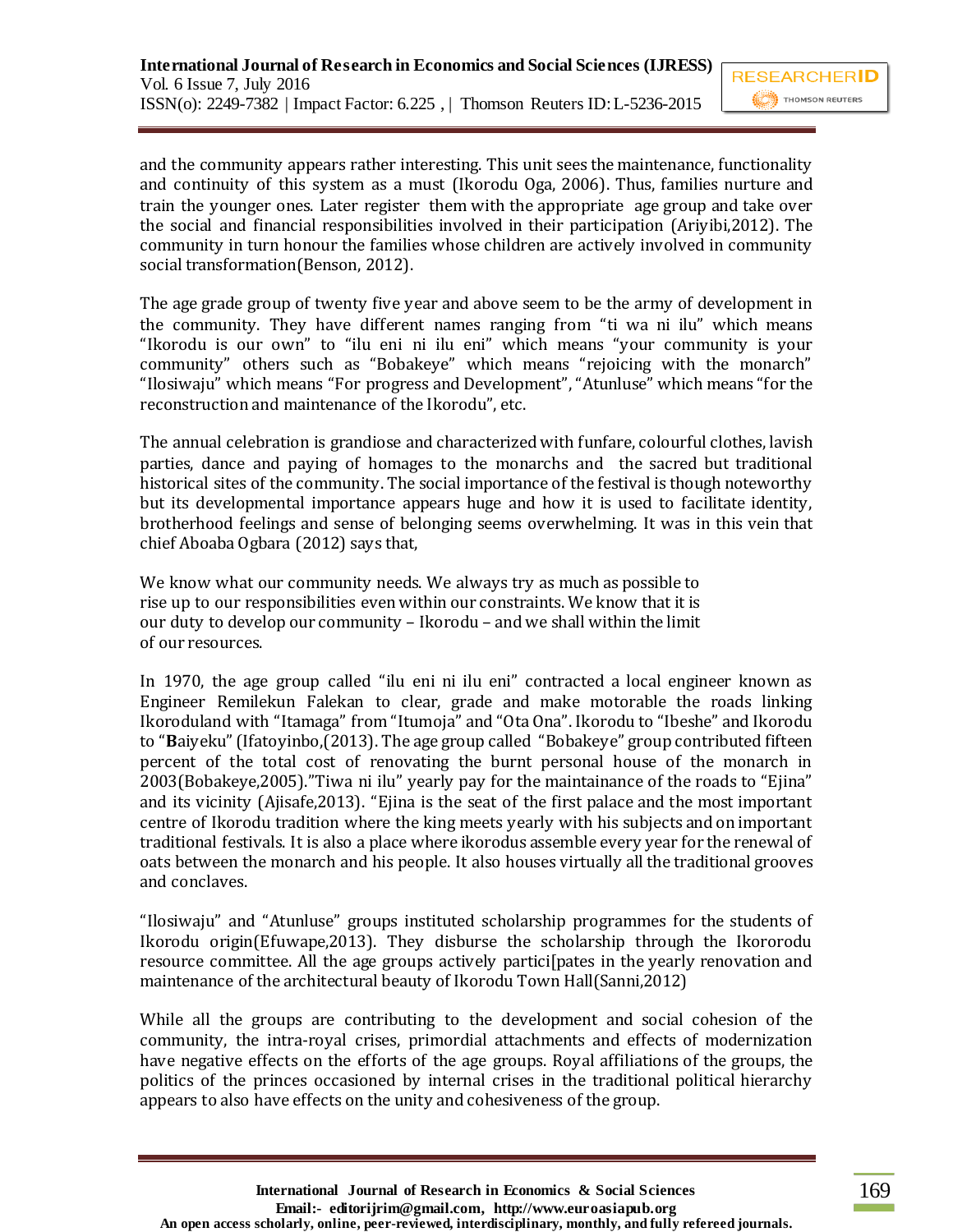If the age grade system facilitated social development, it has also promoted sense of brotherhood and encourages humanitarian activities. This also explains its importance in the context of easy identification. Chief Anibaba (2012), a member of "Bobakeye" age groups says that

> The age group system has really helped us in Ikoroduland. We can easily identify ourselves and those that were born in foreign lands have their names registered by their parents or family members. Most of them always come during festivals, pay their dues and take part our the activities.

All the age groups have means of identification ranging from slogans to emblems and stickers. These modes of identification appear to have really assisted in engendering opportunities in both private and public places. Thus, it is not uncommon to hear the Ikorodus asking a question "which age group do you belong"? Whenever there is any claims and counter-claims on nativeship. This, according to Chief Anibaba (2012)

> …has allowed us to separate the native from non-native. It has equally allowed us to know who is where and who to send to where.

This process makes it possible for us to annex our resources, energies and opportunities for the transformation of Ikoroduland to a growing modern town. He however claims that

> This system is really helping us. Ikorodu is the most developed and transformed town in this axis of Lagos state. Igbogbo kingship is older than that of Ikorodu but we are the pride of all.

The age grade system in Ikorodu seems enviable because of its structured mechanism to facilitate development, resolve identity question, identity and brotherhood hegemony with little reliance on state government of Lagos. This mechanism appears flexible to enable changes, challenges and continuity. This is because the last one and half decades in the life of Ikoroduland. It has been a turbulent socio-political period in which the social environment recedes into Hobbessian anarchical imagination in which the societal chord of the society almost broke into pieces not for social decay but political turmoil. During this period, the age grade politics resurrects the society through annual festivals in which violence is forbidden.

## **Conclusion**

Age grade system in Ikoroduland of a Yoruba speaking community in the south west of Nigeria, just like in other Yoruba communities, is used for development and social cohesion. The modes and dynamics may differ but its uses and importance for development purposes cannot be denied. in It is an unique system which accelerates development, facilitates peace, enables brotherhood unity and ensures the politics of identity. It is celebrated with funfare, happiness and sense of absolute aesthetics of colours and people. It is a period of renewal of pledges to the community and also for the acceptance of new challenges and responsibilities. Though, it is a social system but the socio-cultural dimension which is an integral part of its importance becomes vivid during annual cultural and the age grade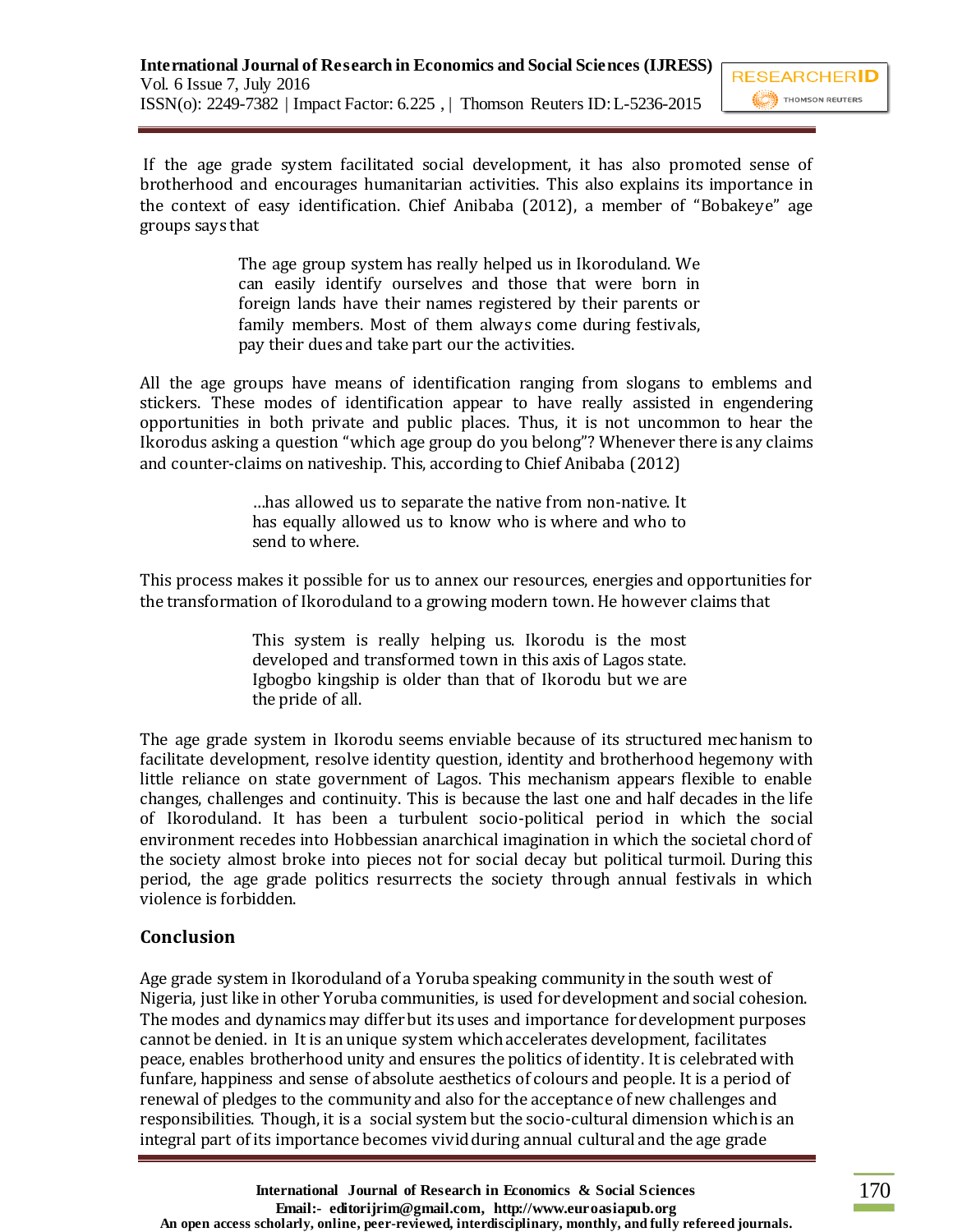festivals. They often use this periods and seasons to showcase what they have done and what they are presently doing for the community. Ikorodu Council of Leaders carefully ensures the representation of all the groups on the board of Ikorodu Oga Resource Committee for Development. This must have partly been informed by the perceived relevance and importance of this system to the development of the community despite the obvious constraints confronting the groups.

# **BIBLIOGRAPHY**

Akhan, Williams (2009) The Age Grade System: Philosophy or Culture. Apperture Inc. Texas.

Adenekan,A (2008) The Remos and The Ijebus: Issues In Social Conflict. Bathmore, London.

Interview with Ajisafe B, aged 71 at 15 Oremeji Street, Ikorodu. 20/02/2012.

Bobakeye Age Group(2006) Documents of Activities. Ikorodu Oriwu Press.

Bartholomew, Retlong (1995) Age Grade System: What it is in Africa? Blueross Inc, New York.

Bishop Allerf (2007) Age Grading and its Politics, Bethan, London.

Brettold, J (1989) The Bantus: A Social History. Englewood, New York.

David , North (1999) Age Grade System and Problems of Grading. Beetletern, New York.

Interview with Efuwape B ,aged 69 at 21 Olubi Street, Ikorodu. 22/02/2013

Interview with Ifatoyinbo A, aged 71 at 23 Eyita Street Ikorodu. 23/02/2013.

Fatunbi Adegbenro (2008) Age Grade System in Ilisan Remo. Elmrus Publishers, Lagos.

Ikorodu Oga – A Socio-Cultural Organisation of Ikorodu Indigenes. 2006 Document, Vol. 17, Nos. 3

Interview with Chief Aboaba Ogbara, aged 62, at 21 Allison Street, Ikorodu. 26/08/2012

Interview with Chief Ariyibi Enifeni, aged 78, at 7 Itunmeko Street, Ikorodu. 22/08/2012

Interview with Sobowale Benson, aged 82 at 20 Lagos Road, Ikorodu. 24/08/2012

Interview with Chief Segun Anibaba, aged 74 at 4 Anibaba Street, Ikorodu. 26/08/2012.